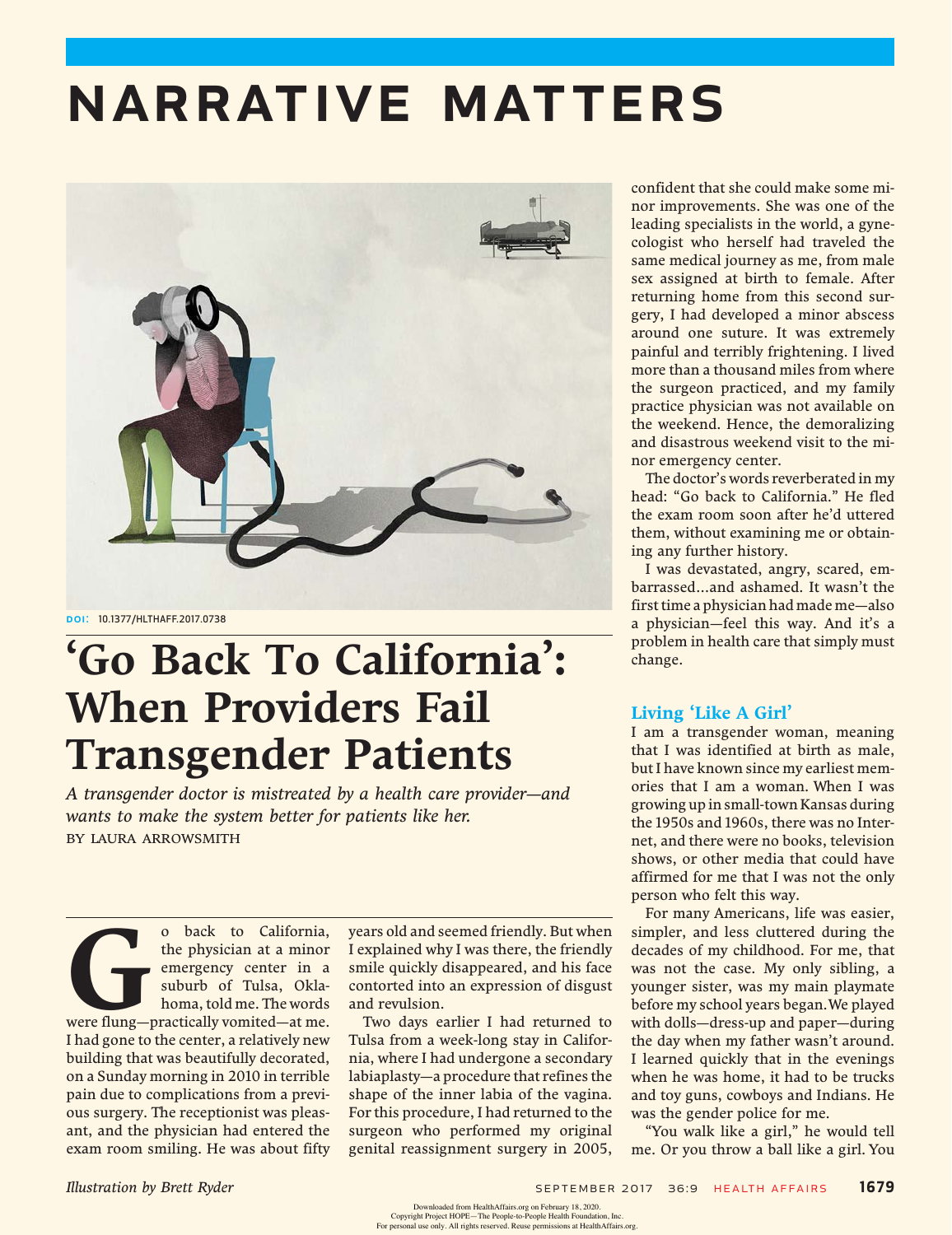## Narrative Matters

stand like a girl. You get dressed like a girl. You blow your nose like a girl (yes, he even said that). These were behaviors that were to be eliminated. I quickly learned to be ashamed of the woman inside me and became fearful of showing any suggestion of femininity lest I be punished. At night, I would pray for God to let me wake up as a girl, but I intuitively knew that I could share my true feelings with no one else. My father was never physically abusive, but he was an intimidating presence not to be crossed or disappointed.

Suppression and denial became my daily ritual. I spent decades living as society expected me to do, and hid "her" (my true self) behind a veneer of masculinity. I went to college and medical school to become an osteopathic physician. I got married and helped raise four children.

Yet in moments when I found myself alone, I would put on women's clothing. It just felt so right. I would look at myself in a mirror and be so disappointed in the reflection. Sometimes I "borrowed" a few items of my wife's clothing.When I could, I purchased my own feminine clothes, carefully hidden to put on in private moments. Eventually, I would promise myself I would never dress up that way again. I would discard my treasured clothing in some place where it would never be discovered. This cycle repeated itself endlessly.

This emotional turmoil is common and is known as "gender dysphoria." In some transpeople, the disorder may be accompanied by substance abuse, self-harm, or eating disorders as a means of coping with the tremendous pain that is experienced. Forty percent will attempt suicide.

By the time I was in my fifties, my gender dysphoria—which previously would strike me for a period of unbearable hours, days, or even weeks but then would pass—had become constant. The condition was there when I awoke and lasted until I fell asleep. It was like a car alarm I was powerless to silence.

One afternoon I parked my truck in a parking lot next to a busy four-lane street. I got out of the truck and watched as a large red semi headed my way. I walked in front of it, hoping my death might be viewed as an accident. The driver managed to swerve away from me,



somehow, and I was unharmed. The next thing I remember, I was walking back to my truck. I sat inside and cried and cried. It was then I knew that I had to find help. Soon.

By then, with the advent of the Internet, I was able to learn more about what I was feeling. In time, I found websites with credible information. One of the first things I learned was that there was a word for people like me: transgender. Soon I found other websites that provided information that likely saved my life—lists of mental health therapists who provided therapeutic support for transgender people, and information about successful hormonal and surgical treatments that could enable me to become my true self. Finally, I had hope. I found an online support group of transgender women at various stages in their journeys: They were happy, beautiful, and alive. Over the next few months I was able to connect with some of them by telephone and in person. Finally I knew that there was a path to becoming who I felt myself to be. I ran down that path and never looked back.

# Gender Identity Is Hardwired

Gender identity—that internal sense of knowing oneself to be a man, woman, or other—is understood to typically be fully developed by around the age of four years, sometimes even earlier. Gender identity is unchanging and unchangeable, hardwired into our brains. All of us inherently know our gender identity: It is not a conscious decision, but rather one aspect of everything that makes each of us an individual. Transgender

people are simply born with a gender identity that does not match their body.

Research has shown that being transgender is most likely due to a hormonal imbalance in utero that happens during the period of a pregnancy when the fetal brain is differentiating into a male or female brain. Autopsy studies, functional MRI scans, and SPECT (single-photon emission computed tomography) scans suggest that some people are born with a male brain and a female body, or vice versa. (Male and female brains have been shown to be slightly different in structure.) These studies suggest that transgender people have the brains that match their gender identity even before taking any cross-sex hormones.

It should be noted that not all of the people who identify as transgender feel themselves to be of the opposite sex. The 2015 US Transgender Discrimination Survey of approximately 28,000 transpeople showed that many respondents identified themselves variously as gender nonbinary, androgynous, gender nonconforming, gender queer, gender fluid, or agender. Younger generations are moving beyond the idea that one must live in the world with a strictly binary (male or female) gender identity.

A lot has changed. During my childhood, teen, and even adult years, transgender people were viewed as defective. Attempts to cure what was viewed as deviant behavior or mental illness included electroshock therapy, massive hormone doses, intense psychotherapy, and psychiatric hospitalization. Aversion therapy, which attempted to replace "maladaptive" with "normal" behavior through a system of negative stimuli and rewards, was advocated. None of these treatments were effective in treating transgender children, teens, and adults. Research and clinical experience gradually demonstrated that it is not efficacious to attempt to "fix" the brain; rather, it is effective to provide medical and surgical treatment (if desired) to change the body to conform with and affirm a person's gender identity.

When I began my journey to become my authentic self, my family practice physician of many years refused to see me. She said that I had lied to her about who I was. This was a shock—but then, I guess I had lied to myself for decades,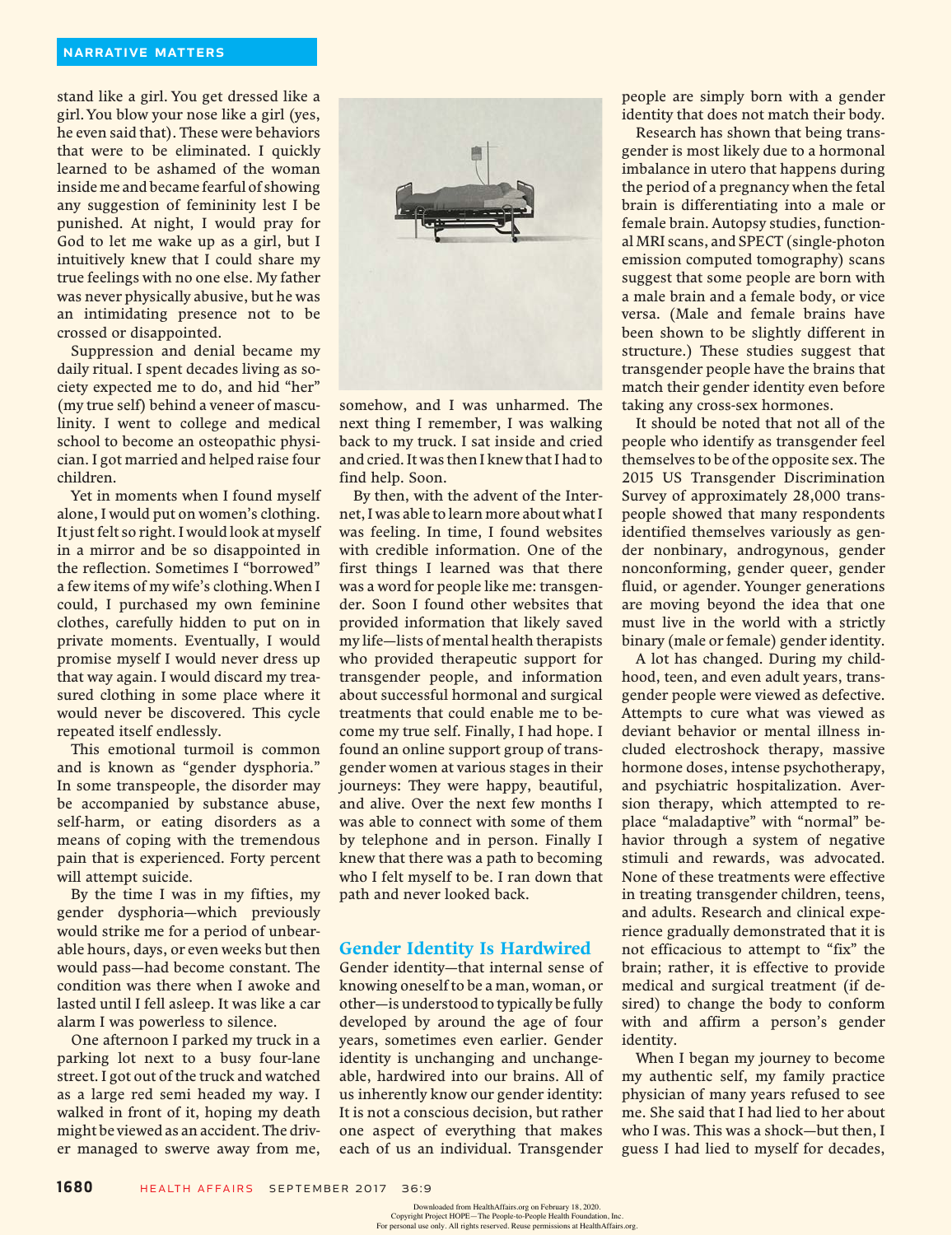# **Policy Checklist**

The issue: Too often, health care professionals are not trained to provide sensitive and appropriate medical care to the transgender community, and they may even refuse to treat trans gender patients. Medical education must prepare medical students and residents to care for this population, so that no patient meeting a new physician need fear denial of care or incorrect treatment.

#### **Resources:**

The Endocrine Society, https://www.endocrine.org/

The National Center for Transgender Equality, http://www.transequality.org/

The World Professional Association for Transgender Health, http://www.wpath.org/

#### **Related reading:**

- Haas AP, Rodgers PL, Herman JL. Suicide attempts among transgender and gender non-conforming adults: findings of the National Transgender Discrimination Survey [Internet]. New York (NY): American Foundation for Suicide Prevention; 2014 Jan [cited 2017 Aug 2]. Available from: https://williamsinstitute.law.ucla.edu/wp-content/uploads/AFSP-Williams-Suicide-Report-Final.pdf
- Hyderi A, Angel J, Madison M, Perry LA, Hagshenas L. Transgender patients: providing sensitive care. J Fam Pract. 2016;65(7):450-61.
- James SE, Herman JL, Rankin S, Keisling M, Mottet L, Anafi M. The report of the 2015 U.S. transgender survey [Internet]. Washington (DC): National Center for Transgender Equality; 2016 [cited 2017 Aug 2]. Available from: http://www.transequality.org/sites/default/files/docs/ usts/USTS%20Full%20Report%20-%20FINAL%201.6.17.pdf

World Professional Association for Transgender Health. Standards of care for the health of transsexual, transgender, and gender nonconforming people, 7th version [Internet]. Elgin (IL): WPATH; [cited 2017 Aug 2]. Available from: https://s3.amazonaws.com/amo\_hub\_ content/Association140/files/Standards%20of%20Care%20V7%20-%202011%20 WPATH%20(2)(1).pdf

too. On numerous other occasions I have been refused care by physicians, sometimes due to discrimination and bigotry, but at other times due to an expressed concern that "we have no idea how to care for a transgender patient."

A 2010 Lambda Legal study showed that 50 percent of transgender patients who were fortunate enough to find a physician who would care for them had to teach the physician what to do. Providing sensitive medical care to transgender patients should be relatively straightforward. Multiple organizations such as the Endocrine Society and the World Professional Association for Transgender Health (WPATH) provide online protocols for this type of medical care. The July 2016 issue of the Journal of Family Practice also published a fairly comprehensive article outlining ways to provide sensitive care to transgender patients.

But because so few physicians will treat this population, many transgender people have given up trying to find medical care or are afraid to seek routine and emergency care. A January 2014 Williams Institute study on transgender suicidality showed that 60 percent of transgender patients who, because of anti-transgender bias, are unable to find physicians who will provide medical care for them have attempted suicide.

Fortunately, after several years I finally found a family practice physician who is accepting and open-minded. I was the first transgender patient she had treated, so I have had to educate her about our treatment, follow-up care, and culture. She has proved to be a wonderful learner.

Appropriate treatment for transgender patients, as outlined by the WPATH standards of care, includes supportive mental health counseling to deal with the emotional turmoil created by years of dealing with the body-soul-brain mismatch. Medical treatment includes hormonal therapy to feminize the male

body or masculinize the female one. Various sophisticated surgeries can be performed to do the same thing. Numerous professional organizations, including the American Medical Association, have issued policy statements to the effect that gender affirmation surgery is medically necessary for the treatment of gender dysphoria.

It should be noted, however, that most transgender people do not choose gender-affirming surgeries. One common reason is a lack of insurance coverage. Many patients have no financial ability to pay for any medical care. Such treatment also may be contraindicated because of a co-occurring medical issue. Still others choose not to transition out of fear of loss of employment, family, extended family, or friends.

Unfortunately, information about the appropriate treatment for transgender patients has not been taught in medical schools or postgraduate programs until recently, and even now it is only infrequently included in the basic few hours of LGBT education that the schools and programs provide. Most physicians currently in practice have no training in how to care for transgender people.

In fact, several studies, including those by Lambda Legal and the National Center for Transgender Equality, have consistently shown that there is extensive discrimination in health care directed toward transgender patients, including the refusal of medical care, the provision of incorrect care, and verbal or physical abuse by physicians.

There is a critical need for state and federal transgender antidiscrimination legislation, insuring not only employment rights—the focus of most current efforts—but also the right to competent medical care, housing, and education.

### Not Uncommon

After being refused medical care for my acute abscess at the minor emergency center, I was able to tolerate the pain until my family practice physician could drain the abscess and provide antibiotics. I healed physically without further difficulty, but the emotional scars from this event and countless others remain. When I meet a new physician for the first time, I automatically anticipate rejection or discrimination—or at the very